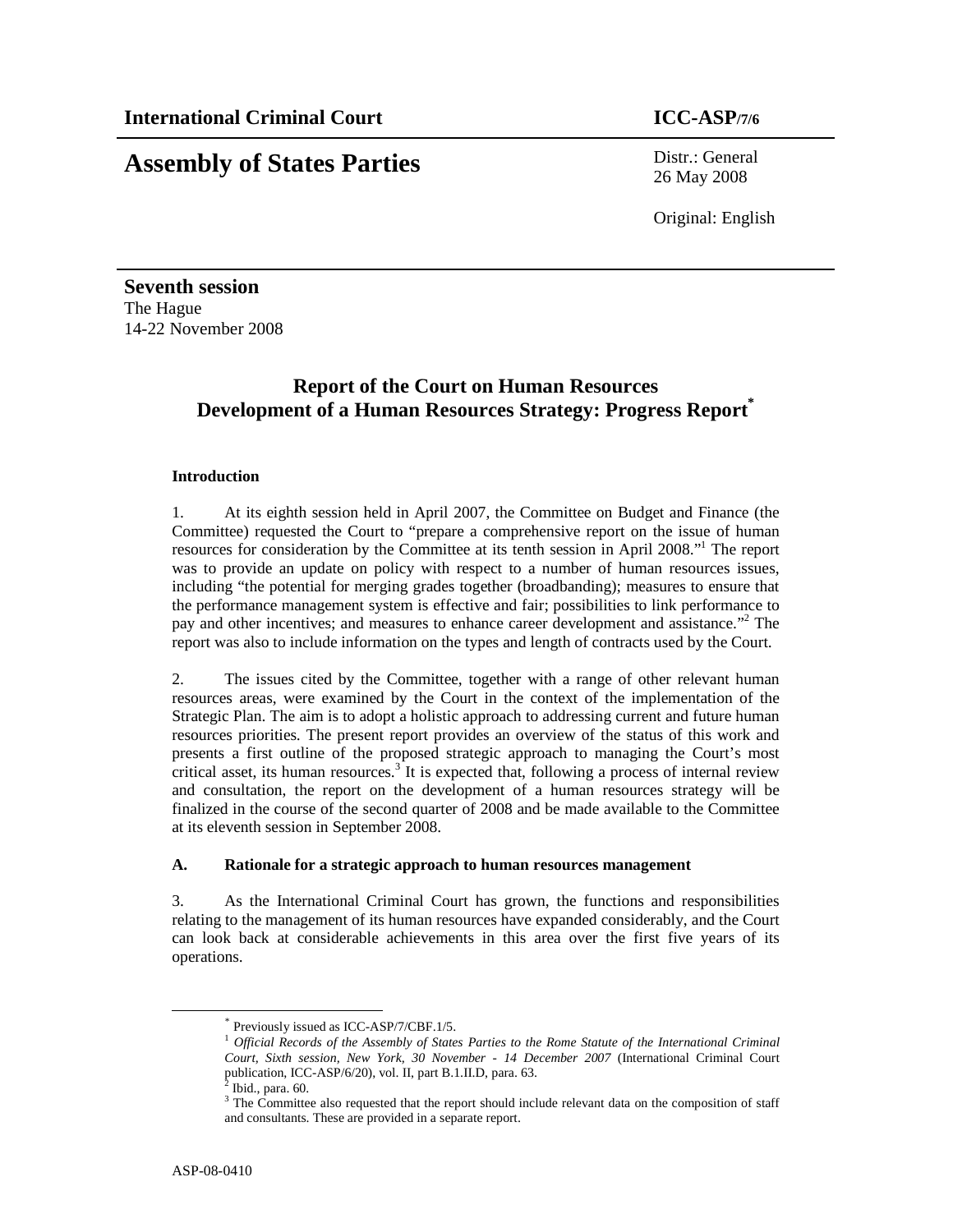4. Initial expectations of an effective human resources function were focused primarily on the speedy recruitment of qualified external candidates, the smooth processing of their contracts and benefits and entitlements and the development of key human resources policies and guidelines, including the Court's Staff Rules and Regulations.

5. As the Court transits into the second half of its first decade, the human resources management functions of the Court have developed further pursuant to the demands of both external and internal stakeholders. These include the States Parties, senior management, the staff representative body and staff at large. Examples are the Strategic Plan, the recent reports of the Committee, the results of a staff survey and the programme budget for 2008. All of these require the Court to look beyond the "basic" organizational human resources functions and to start exploring a more dynamic and complex set of human resources management practices to meet the above demands while at the same time, ensuring compliance with its statutory requirements.

6. In light of the above, the Court has assigned priority to the development of a strategic approach to the management of its human resources, to be derived from, and fully aligned with the overall Strategic Plan for the International Criminal Court (the Strategic Plan). The proposed human resources strategy is therefore based on the following strategic objectives stated in the Strategic Plan:<sup>4</sup>

- (a) Strategic Objective 14: Recruit staff of the highest standards of efficiency, competency and integrity having regard for representation of gender, geography and legal systems;
- (b) Strategic Objective 16: Cultivate a caring environment which values the diversity of all staff; and
- (c) Strategic Objective 17: Offer development and employment advancement opportunities to well performing staff.

Relevant performance indicators would need to be internally established to measure the success of the implementation of each objective as part of the overall human resources strategy.

# **B. Process and Methodology**

-

7. The human resources strategy development process, initiated in August 2007, involved representatives from the Presidency, Office of the Prosecutor (OTP) and Registry. Throughout the development process, it is crucial that senior management provide guidance and in addition, consultations with key stakeholders such as the Staff Council take place.

8. With a view to developing coherent specific human resources objectives that are aligned with the Court's three key human resources-related objectives in the overall Strategic Plan, the Court created a human resources working group composed of relevant organ representatives, which working group proposed the following approach, comprised of four steps:

- (a) Analyze each strategic objective for its contents and identify the key areas for intervention;
- (b) Identify specific objectives related to the key areas determined under (a) as well as required actions for each specific objective;
- (c) Prioritize specific objectives and respective actions; and

<sup>4</sup> Other objectives stated in the Strategic Plan that relate directly or indirectly to human resources management are strategic objectives 15 (Safety and Security for all staff), 18 (Development of a Common Culture) and 19 (Clear ethical standards of behaviour for all staff).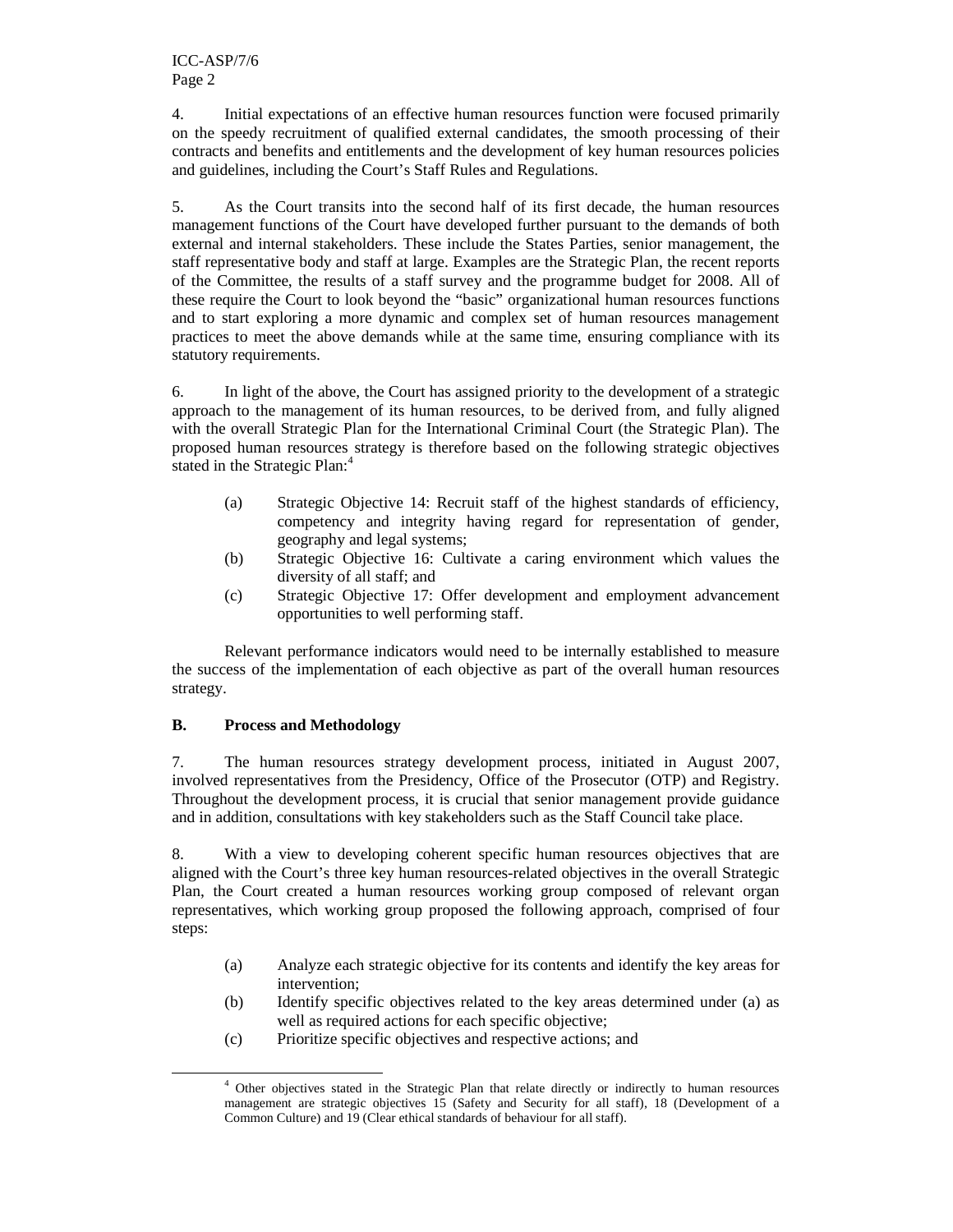(d) Conduct an in-depth analysis for each priority action according to the template provided in the Strategic Plan Implementation roadmap (gap analysis, key stakeholders, detailed actions, financial feasibility, and risks).

9. The present proposal incorporates the initial recommendations relating to steps (a) and (b). Prioritization according to step (c) and the analyses envisaged under step (d) will be carried out, through internal consultations, in the course of 2008.

# **C. Analysis of human resources -related Strategic objectives**

10. The described methodology above yielded three human resources specific objectives for each strategic objective, resulting in nine specific human resources objectives. These are described in the following sections. A summary is shown in table 1, and a more detailed summary including the proposed activities in annex 1.

| <b>Strategic</b><br>plan<br>objective                                       | Key areas identified                              | Specific human resources objectives                                                                                                                               |
|-----------------------------------------------------------------------------|---------------------------------------------------|-------------------------------------------------------------------------------------------------------------------------------------------------------------------|
| #14<br><b>Recruitment</b>                                                   | Selection processes                               | Define and apply a systematic, fair and<br>transparent selection process to ensure the<br>highest quality of (external) recruitment and<br>(internal) placement   |
|                                                                             | Hiring capabilities                               | Strengthen the capabilities of staff with hiring<br>responsibilities                                                                                              |
|                                                                             | Awareness                                         | Increase external awareness of employment<br>opportunities at the Court                                                                                           |
| #16<br>Caring<br><b>Environment</b>                                         | Conditions of service and<br>compensation systems | Ensure attractive conditions of service and<br>compensation systems for all Court staff at<br>headquarters and field duty stations                                |
|                                                                             | Staff well-being                                  | staff<br>well-being<br>enhancing<br>Increase<br>by<br>existing<br>developing<br>and<br>support<br>new<br>programmes                                               |
|                                                                             | Internal justice systems                          | Enhance<br>develop<br>further<br>the<br>and<br>administration of internal justice systems.                                                                        |
| #17<br><b>Employment</b><br>advancement<br>for well-<br>performing<br>staff | Performance management                            | Institutionalize<br>well-functioning<br>a<br>performance management system, including<br>performance-based incentives                                             |
|                                                                             | Learning and development                          | Provide learning and training opportunities<br>that contribute to the achievement of the<br>Court's<br>address<br>individual<br>goals<br>and<br>development needs |
|                                                                             | Career management/<br>advancement                 | Develop<br>and<br>implement<br>approaches<br>and<br>systems<br>for<br>career<br>management<br>and<br>advancement of staff                                         |

**Table 1 : Overview of key human resources strategic areas and specific objectives** 

11. Many of these specific objectives are inter-related and in some instances may constitute a prerequisite for the achievement of another strategic objective. The most critical linkages and interrelationships are highlighted accordingly.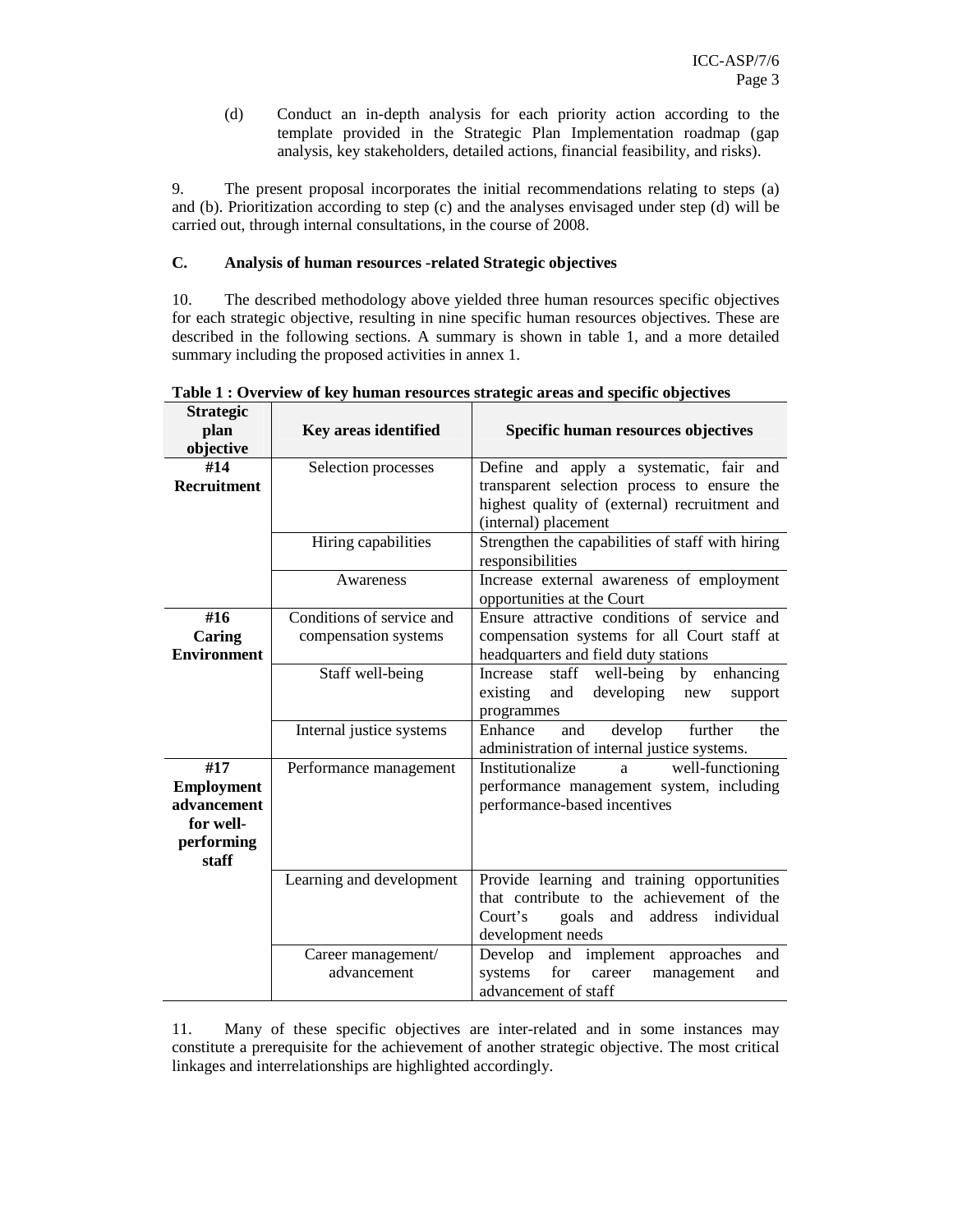# **1. Recruit staff of the highest standards of efficiency, competency and integrity, having regard for representation of gender, geography and legal systems.**

12. Objective 14 of the Strategic Plan is a reaffirmation of the principles that have guided the Court's selection and recruitment activities since its inception. A range of systems, guidelines and processes for ensuring compliance with the objective are in place. In defining suitable specific objectives for this key area of human resources management, the emphasis was therefore on review and refinement of existing processes in three specific areas,<sup>5</sup> which are:

- (a) Selection processes;
- (b) Hiring capabilities; and
- (c) Awareness of employment opportunities.

13. Specifically, the following three human resources specific objectives and corresponding activities were identified:

*Specific human resources objective 1: Refine and apply a systematic, fair and transparent selection process* 

# *Proposed activities*

- (a) Review, revise and where necessary, further develop a coherent set of recruitment policies and systems for their implementation;
- (b) Define and apply a systematic competency-based approach to the selection process; and
- (c) Improve human resources reporting systems.

# *Rationale*

-

- (a) The process of selecting highest-quality candidates to fill vacancies is a cornerstone of human resources management. Increasingly, vacancies in the Court are filled not through external recruitment but placement of staff already working in the organization. For example, in the last 12 months, 22 per cent of vacant posts were filled by internal staff members already on established posts and another 29 per cent by staff members already on General temporary assistance (GTA) contracts. Recruitment policies and mechanisms for their implementation need to be continuously reviewed to ensure the integrity of the recruitment process while having regard for representation of gender, geography and legal systems in accordance with the Statute;
- (b) The Court had developed a core competency framework in 2005, outlining in particular the basic competencies relating to behavioural skills and attitudes. While these are used, to some extent, in the current selection processes, more specific competencies relating to particular job profiles could be developed to improve the selection process; and
- (c) Improved communication of the Court's recruitment policies and processes as well as the employment opportunities and career development potentials, both internally and externally, notably through the increased use of its intranet and Internet websites, will need to be an integral part of the measures put in place to support this first human resources specific objective.

 $<sup>5</sup>$  It should be noted that one of the current key but short-term priorities in the area of recruitment, the</sup> rapid filling of the high number of vacant established posts, has been the subject of a separate internal strategy and is therefore not addressed in this longer-term human resources strategy proposal.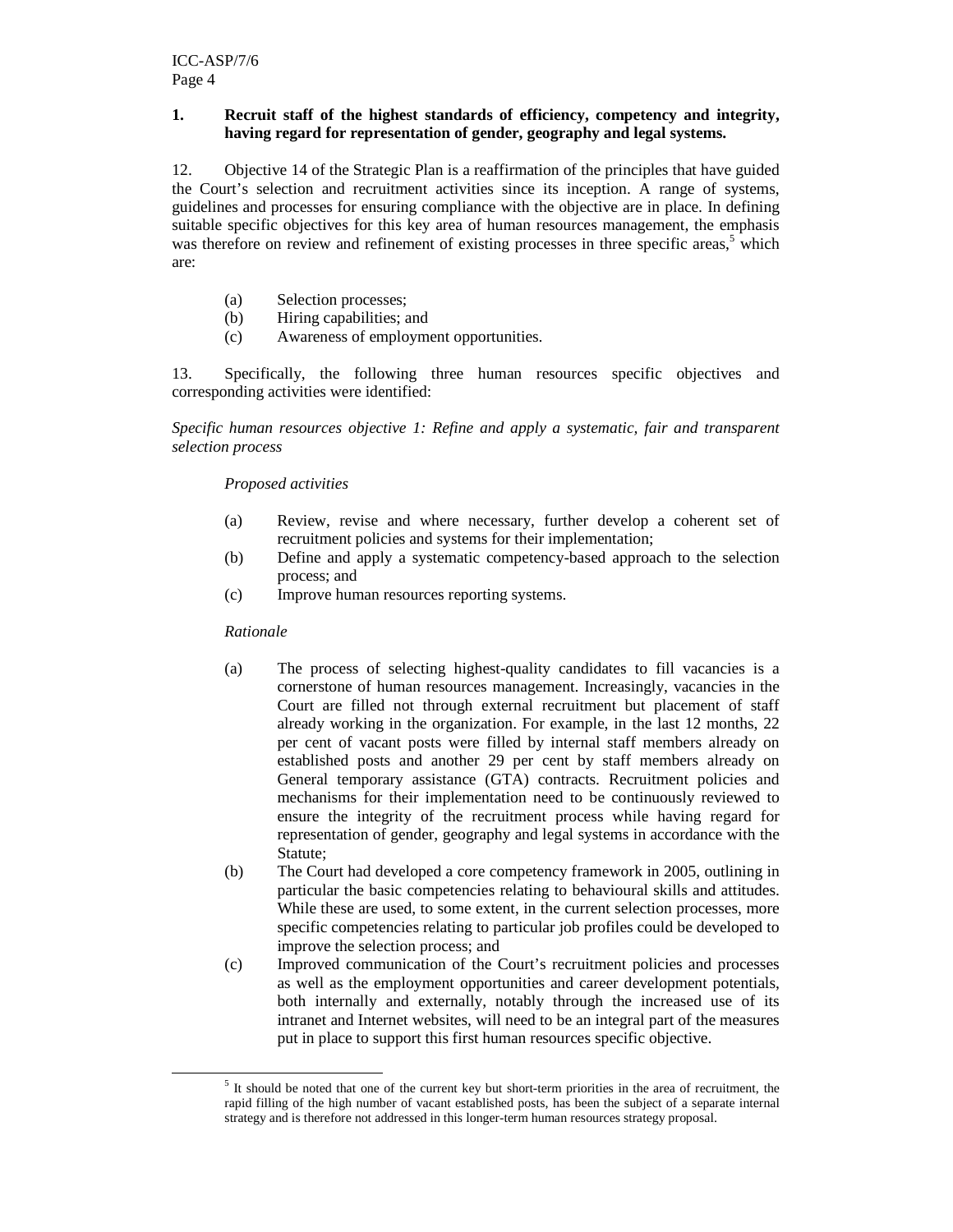*Specific human resources objective 2: Strengthen the capabilities of staff with hiring responsibilities* 

# *Proposed activities*

Increase support to managers with hiring responsibilities through training and learning activities

## *Rationale*

A careful and systematic planning and designing of the process of recruiting for a vacant position is crucial. This involves drafting of a clear job description, preparation of written tests, and elaboration of interview questions and proper evaluation of the candidates. Thus, hiring managers could benefit from relevant training to enhance their interview skills as well as increase their capabilities to integrate interpretation of different cultural approaches into their selection and evaluation considerations.

*Specific human resources objective 3: Increase external awareness of employment opportunities at the Court* 

# *Proposed activities*

- (a) Develop and implement a strategy to collaborate more closely with States Parties, NGOs, universities and other potential partners to increase awareness of employment opportunities at the Court, including internships. Efforts should also be made to target non-traditional partners, including the commercial sector;
- (b) Participate in job fairs and organize targeted recruitment missions;
- (c) Publish and distribute Court brochures on employment opportunities; and
- (d) Collaborate with the Court's field offices for networking and scouting purposes.

# *Rationale*

Although the Court receives an extraordinarily high amount of applications (22,000 in 2007; more than 3,000 in the month of January 2008 alone), there is still a need to enhance awareness of opportunities for employment with the Court, particularly when it comes to potential candidates from underrepresented regions and countries. Special efforts need to be made in the case of new States Parties and with regard to proactively attracting more female applicants at the senior levels.

# **2. Cultivate a caring environment which values the diversity of all staff**

14. The concept of a "caring environment", put forth in strategic objective 16 of the Strategic Plan, is a complex one and its translation into specific objectives therefore requires focus and specificity. For the purpose of the human resources strategy, the proposed three key areas for intervention with respect to cultivating a caring environment are:

- (a*)* Conditions of service and compensation systems;
- (b) Staff well-being; and
- (c) Internal justice systems.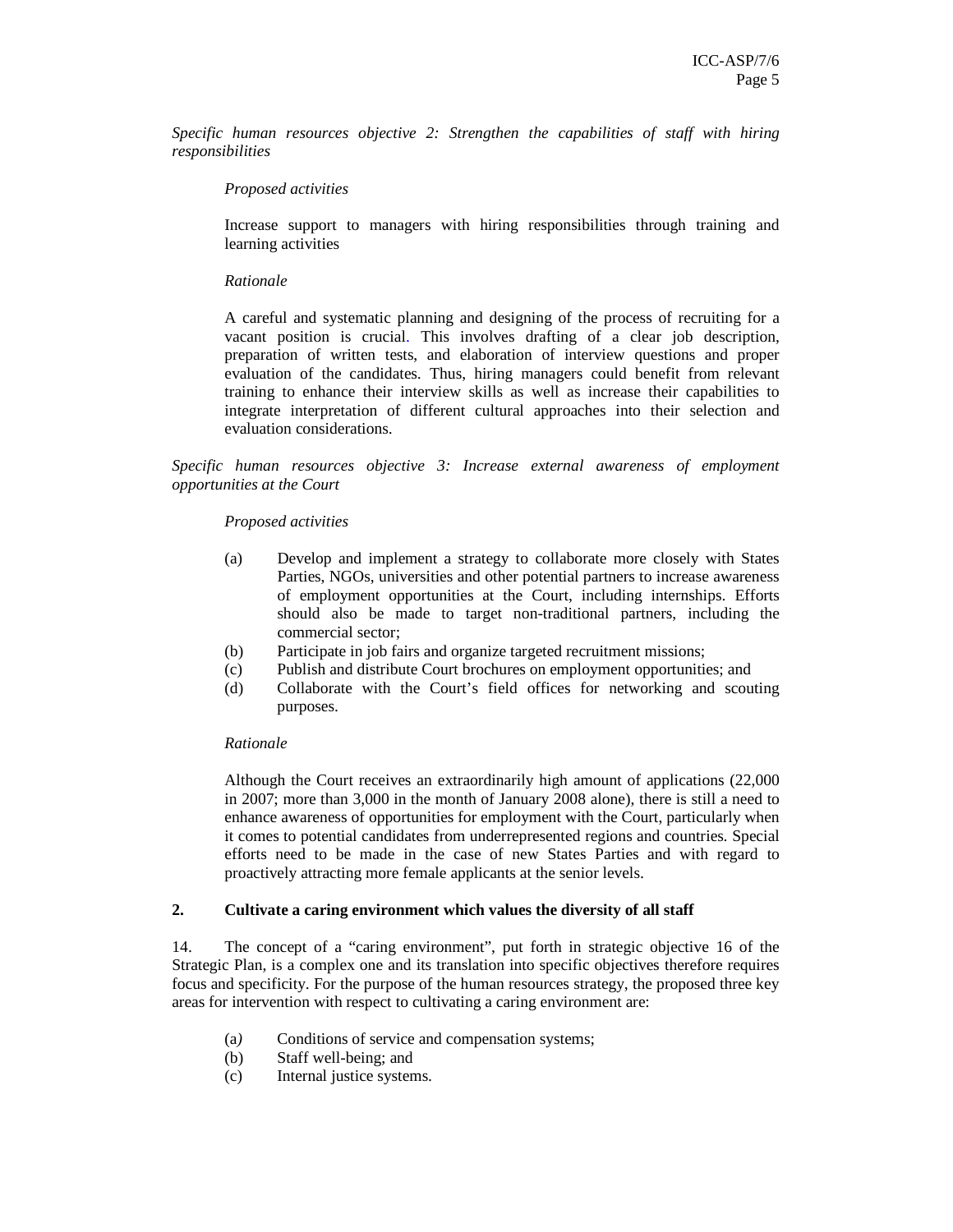15. Specifically, the following three human resources specific objectives and corresponding activities were identified:

*Specific human resources objective 4: Ensure attractive conditions of service and compensation systems for all Court staff at headquarters and field locations* 

#### *Proposed activities*<sup>6</sup>

- (a) Review alternatives within the common system for remuneration of staff, with a view to identifying models that are most appropriate to the Court's work;
- (b) The above applies particularly to the Court's compensation systems for internationally-recruited staff serving at field duty stations;
- (c) Expand categories of staff to include nationally-recruited Professional staff ("National Officers") and internationally-recruited General Service staff ("Field Service Level"), in accordance with the United Nations common system provisions;
- (d) Develop and maintain a clearly defined post profile and job evaluation system across the organization to ensure positions are classified and, where appropriate, re-classified, in a timely, fair and transparent manner;
- (e) Explore appropriate hardship and hazard compensation for Headquarters staff travelling to the field;
- (f) Review and revise the Court's social security package; and
- (g) Develop and revise policies and guidelines on relevant service conditions and prepare an information package on conditions of service for potential and current staff. This includes the types and duration of contracts provided by the Court to staff.

#### *Rationale*

-

- (a) The Staff Regulations stipulate that the Court's salaries and allowances "shall be in conformity with United Nations common system standards."<sup>7</sup> The Court's salary scales are under the review authority of the International Civil Service Commission (ICSC) and approved by the General Assembly. While the salary scales are applied uniformly throughout the common system organizations, there are, nevertheless, different approaches in place in respect of other compensation aspects.<sup>8</sup> A review of different approaches is currently underway;
- (b) A review is considered particularly timely and important with regard to the Court's field staff. In the case of its field offices, the Court follows the compensation approach used only by one part of the United Nations system, namely the model used by the Department of Peacekeeping Operations (DPKO) for its mission staff. This model, which was conceived on the assumption that mission staff are assigned for a short period of time to a peace keeping operation, does not make provision for a number of benefits available to field staff in other organizations. A short overview of the two different models used for field staff is provided in annex 2;

<sup>&</sup>lt;sup>6</sup> Proposals concerning performance-based pay and incentives, while also of relevance in connection with this human resources objective, are dealt with under objective 9, relating to career advancement.

 $\alpha$  Article III, Salaries and related allowances, Regulation 3.1, ICC Staff Rules and Regulations.

<sup>&</sup>lt;sup>8</sup> For example, some organizations grant professional staff an accelerated annual within-grade-step increase after ten months instead of the customary twelve months, if they have passed the language proficiency examination in a second official language. Other organizations grant this accelerated step increase only to General Service staff.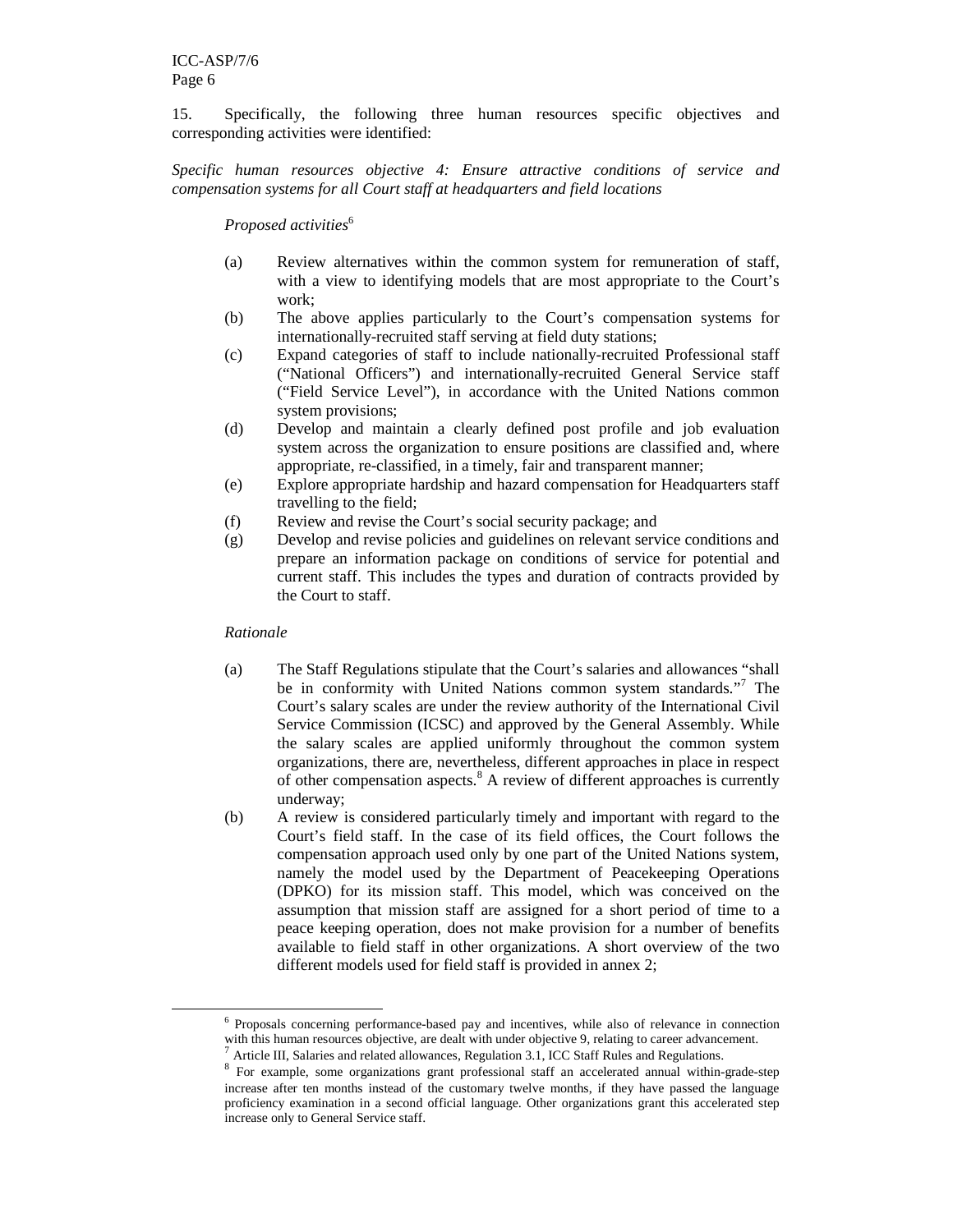- (c) Similarly, the Court currently limits itself to two of the four categories of staff available in the United Nations common system for field locations. The options to recruit General Service staff with expatriate benefits and Professional staff with locally-recruited benefits offer considerable potential to benefit both the efficiency and effectiveness of the Court's operations in the field and the staff concerned;
- (d) It is recommended that the Court introduce the new Job Evaluation Master Standard for classifying posts at the Professional level, recently promulgated by the ICSC;
- (e) In some regards, the present social security package of the Court does not compare favourably to other non-tenure international organizations. For example, the Court does not currently offer staff participation in a group life insurance scheme. It is therefore recommended to improve the social security package; and
- (f) In addition to the above, it is proposed that the Court also look at some other aspects of its policies relating to its conditions of service. This includes the types and duration of its contractual modalities. An overview of current contracts used is provided in annex 3.

*Specific human resources objective 5: Increase staff well-being by enhancing existing and developing new support programmes* 

#### *Proposed activities*

- (a) Provide staff with adequate support to relocation to and integration at their new duty station, including support to spouses/partners and families of staff at headquarters and the field;
- (b) Ensure healthy working environments and encourage work/life balance, including flexible working arrangements where feasible;
- (c) Ensure that appropriate assistance is available for issues relating to staff burn out and stress management, particularly in relation to staff exposed to conflict zones etc; and
- (d) Propose appropriate mechanisms to assess general climate and staff well being. This may include staff surveys, turnover rates, exit interviews etc.

#### *Rationale*

- (a) New staff arriving in The Hague or at the Court's field locations require assistance to help them settle and integrate into their new environment. While the Court is already offering such assistance, more systematic mechanisms may be introduced to assess the needs of newly arrived or relocated staff; and
- (b) Health of staff members is also a key issue which impacts the organisation's performance and productivity; thus appropriate resources and programmes should be provided to encourage a healthy workforce.

*Specific human resources objective 6: Enhance and develop further the administration of a comprehensive, accessible, transparent, fair and reasonable internal justice system* 

#### *Proposed activities*

- (a) Develop and implement an integrated policy for managing conflicts/disagreements at the formal and informal levels; including mechanisms for reporting on perceived injustice or misconduct; and
- (b) Establish (internal and/or external) counselling capacity to advise on internal justice matters.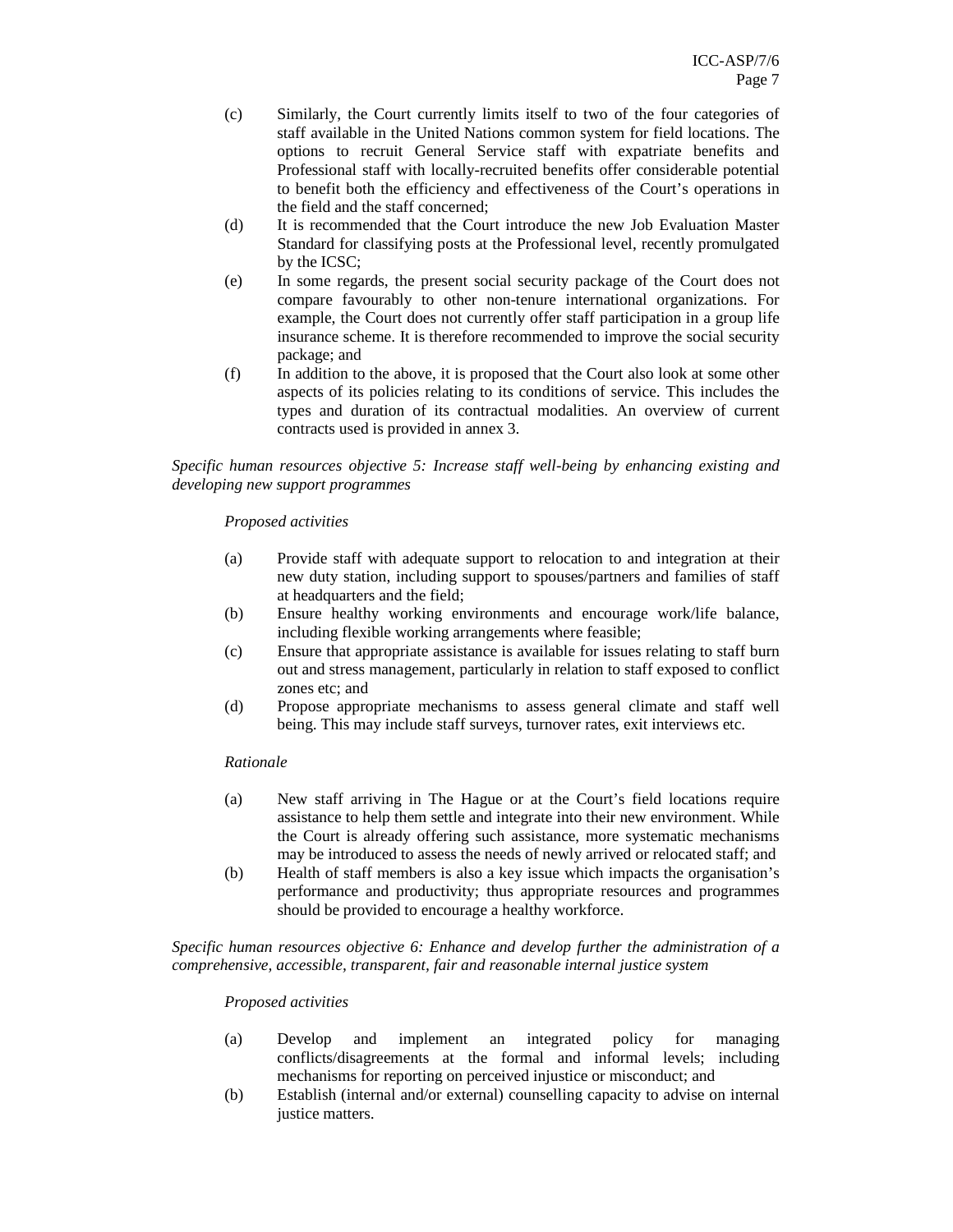#### *Rationale*

- (a) The fair, transparent and timely management of complaints, disputes, grievances, appeals and disciplinary issues is of critical importance in an organization that strives to provide a caring environment and be a model public sector organization. In its first five years, the Court has already accomplished much by creating all required basic elements of a formal internal justice system, notably through the establishment of a Disciplinary Advisory Board, an Appeals Board and the issuance of an Administrative Instruction on Disciplinary Procedures; and
- (b) The enhancement of the currently existing policies on formal justice management by including the informal aspects into an integrated policy would thus follow the achievement of the above measures and this would also include the organization's approach to dealing with reports on perceived injustices or acts of misconduct.

# **3. Offer development and employment advancement opportunities to well performing staff**

16. Strategic objective 17 of the Strategic Plan is also referred to as the "career development" goal of the Plan. It contains three distinct components which are proposed to form part of the Court's human resources strategy:

- *(*a) Performance management, including performance-based incentives;
- (b) Learning and development; and
- (c) Career management and advancement

17. Specifically, the following three human resources specific objectives and corresponding activities were identified:

*Specific human resources objective 7: Institutionalize a well-functioning performance management system* 

# *Proposed activities*

- (a) Develop job and competency profiles required for each post (linkage with recruitment objectives);
- (b) Review and if necessary revise the current Performance Appraisal System (PAS), also with a view to incorporating multi-rater feedback systems; development and career objectives, ensuring adequate learning opportunities and training and career advancement; and
- (c) Explore possibilities for linking pay to performance, with or without broadbanding (merging) the current grades, and developing various systems for rewards and sanctions, such as accelerated annual step increases or withholding step increases (in case of poor performance).

# *Rationale*

- (a) An efficient, fair and credible performance management system is at the core of successful human resources management and provides the foundation for achieving many other human resources objectives. Currently the Performance Appraisal System is not used consistently across the Court and measures should be introduced to remedy the situation;
- (b) The development of job and competency profiles is seen as a first step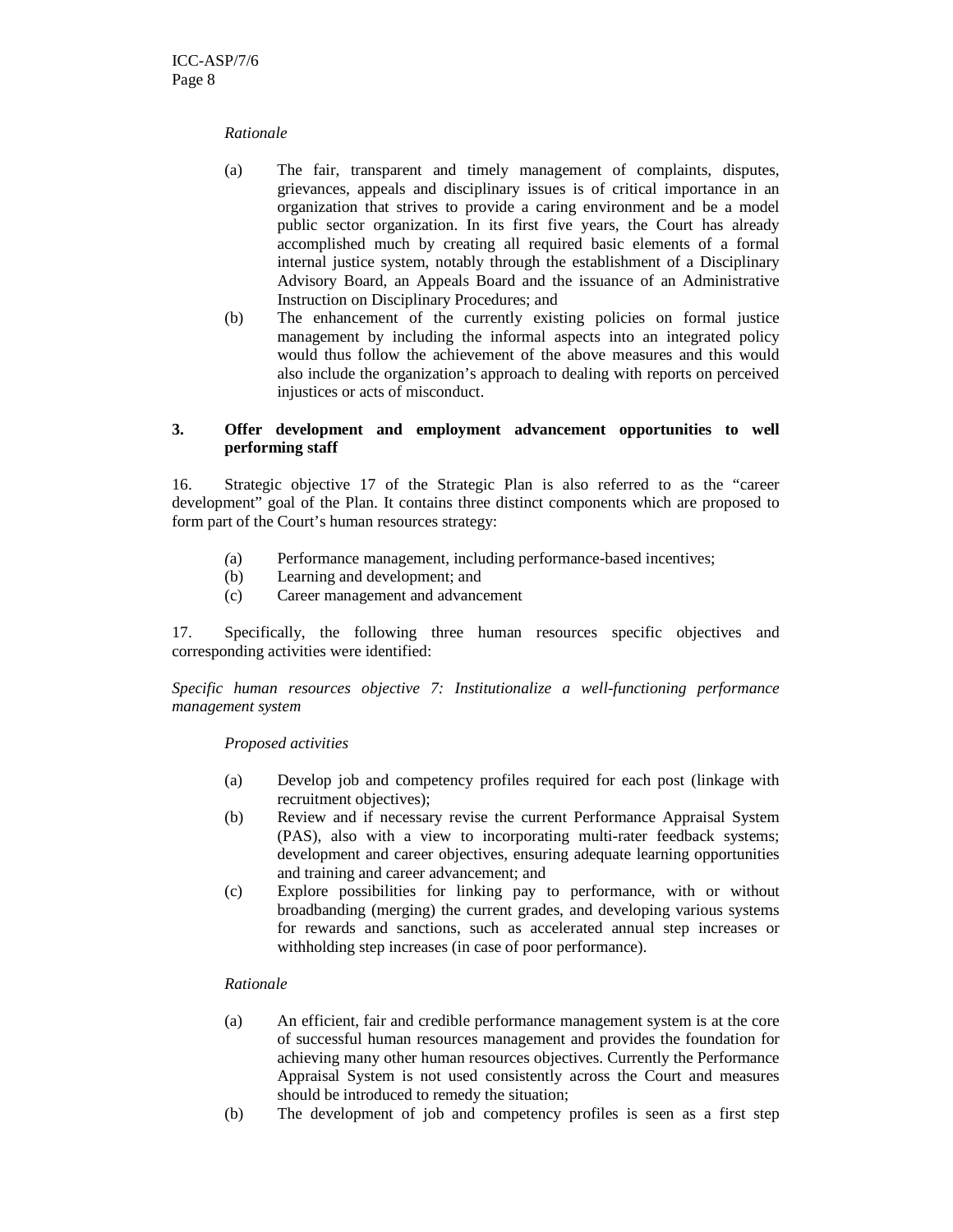towards a more systematic performance management system. Currently, the Court operates with so-called "work surveys" used for the purpose of classifying posts. These work surveys do not adequately reflect the required objectives and desired competencies for each job. The establishment of job profiles would lay the foundation for the overall improvement of the performance management system and be relevant for other areas of human resources, such as recruitment, learning and development and career advancement; and

(c) The establishment of an efficient and fair performance management system is necessary before other initiatives such as linking pay to performance, or a broadbanded grade structure etc may be considered. The Committee had requested the Court to explore possibilities in this regard. An established performance management system would also provide the possibility of exploring other incentives such as accelerated within-grade step increments or merit promotions.

*Specific human resources objective 8: Provide learning and training opportunities that contribute to the achievement of the Court's goals and address individual development needs* 

#### *Proposed activities*

- (a) Identify the learning and development needs of staff by analyzing the gaps between desired and actual capabilities (link to performance management);
- (b) Develop learning programmes that address identified gaps and are aligned to organizational priorities, including a revised induction programme for new staff;
- (c) Improve the Court's ability to measure the impact that learning programmes have on individual as well as on organizational performance; and
- (d) Improve leadership and management practices through leadership development and executive coaching programmes.

#### *Rationale*

- (a) Ensuring that the Court's work force is equipped with the relevant professional skills is paramount in carrying out the Court's core activities. The Learning and Development Unit within the human resources Services Section has been tasked with managing this, in consultation with the various Organs of the Court; and
- (b) Determining performance gaps (the performance appraisal system will be an important tool for that) and directing the organizational learning and training programmes more closely towards filling those gaps would also contribute to achieving the overall strategic goals of the Court.

*Specific human resources objective 9: Develop and implement approaches and systems for career management and advancement of staff* 

#### *Proposed activities*

- (a) Develop and pursue strategic approaches to succession planning and talent management;
- (b) Provide staff with career counselling, including temporary and permanent career transition support;
- (c) Develop and maintain a culturally sensitive assessment process for prospective and current talent pool for selection and development purposes (link with recruitment objectives); and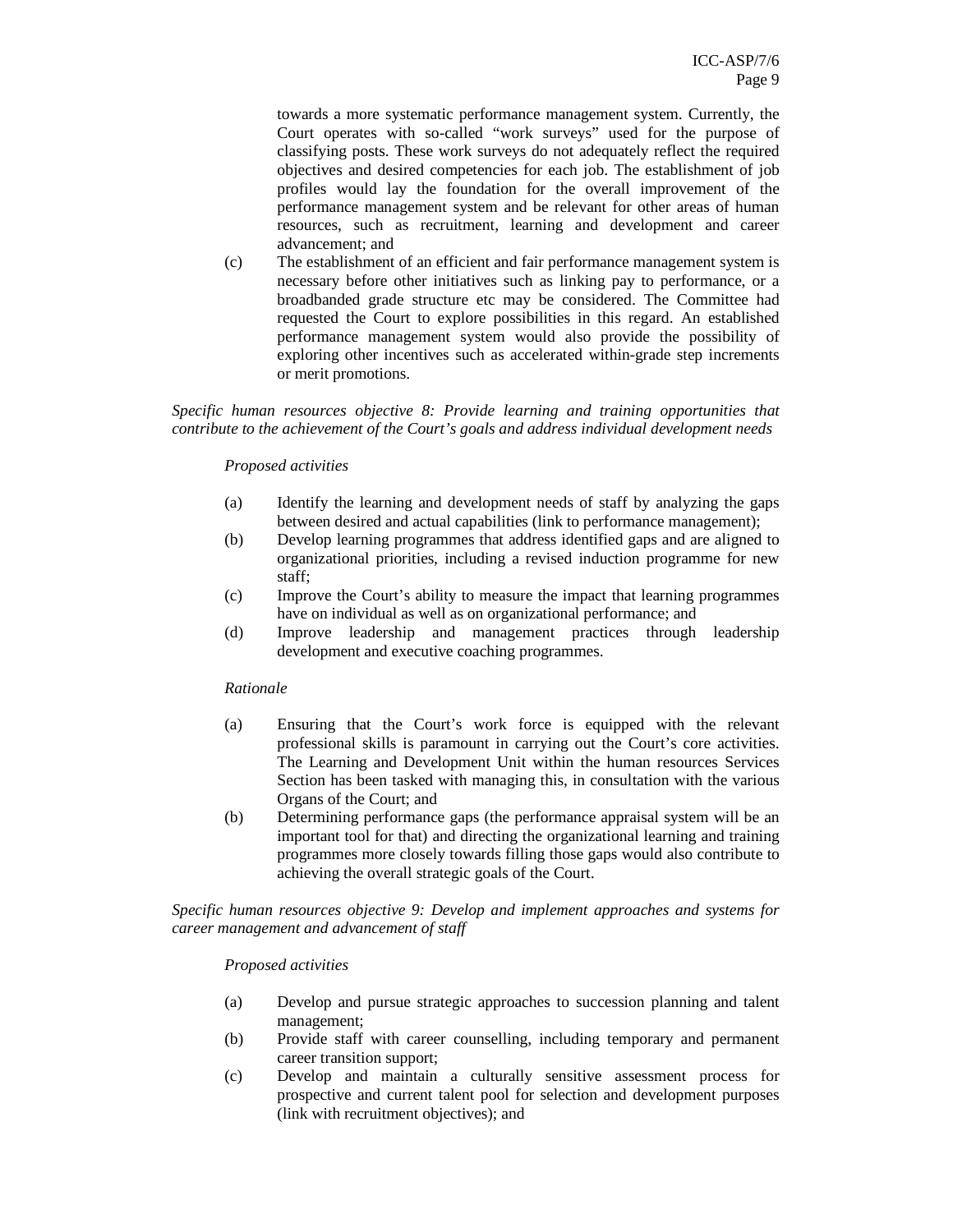(d) Clearly communicate Court's career management practices to prospective and current staff, including setting up a career management web site.

## *Rationale*

- (a) The Court comprises of staff occupying posts at different levels (junior, intermediate and senior) who have different career expectations and goals. This should be managed accordingly to ensure that staff are given opportunities to develop their career paths as well as retain their marketability in their professional fields. Particularly in the case of very specialized functions (such as the investigators), where career opportunities may be limited, measures such as career transition support or creation of internal career paths within the Court are pertinent;
- (b) In line with the above, it is proposed that the Court increase its capacity to undertake workforce analyses, succession planning and talent management. Internal placement, including movements from the General Service to the Professional category, lateral transfers and job rotation already play an important role in the Court and can be further developed;
- (c) Tools for the assessment of competencies and skills, such as psychometric assessments and multi rater assessments are not only relevant in the context of selection and performance appraisal but equally important for the purpose of career management and development; and
- (d) Clear communication to staff and prospective candidates on the Court's career management practices is crucial to manage expectations and to ensure transparency.

# **D. Summary and next steps**

18. The proposed strategy for human resources management in the International Criminal Court is fully aligned with the overall Strategic Plan, in particular with the three key strategic objectives relating to recruitment (strategic objective 14), the cultivation of a caring environment (strategic objective 16) and the provision of development and employment advancement opportunities for well-performing staff (strategic objective 17), with the latter also being referred to as the "career development" objective.

19. Based on these three strategic objectives, the proposed human resources strategy indicates nine key areas for intervention and focus:

# *Recruitment*

- (1) Selection processes;
- (2) Hiring capabilities;
- (3) Awareness raising;

*Caring Environment* 

- (4) Conditions of service and compensation systems;
- (5) Staff well-being;
- (6) Internal justice systems;

*Career Development*

- (7) Performance management and performance incentives;
- (8) Learning and development; and
- (9) Career management and advancement.

20. For each of these nine key areas, specific objectives have been developed and activities for achieving the objectives have been proposed. Following guidance from senior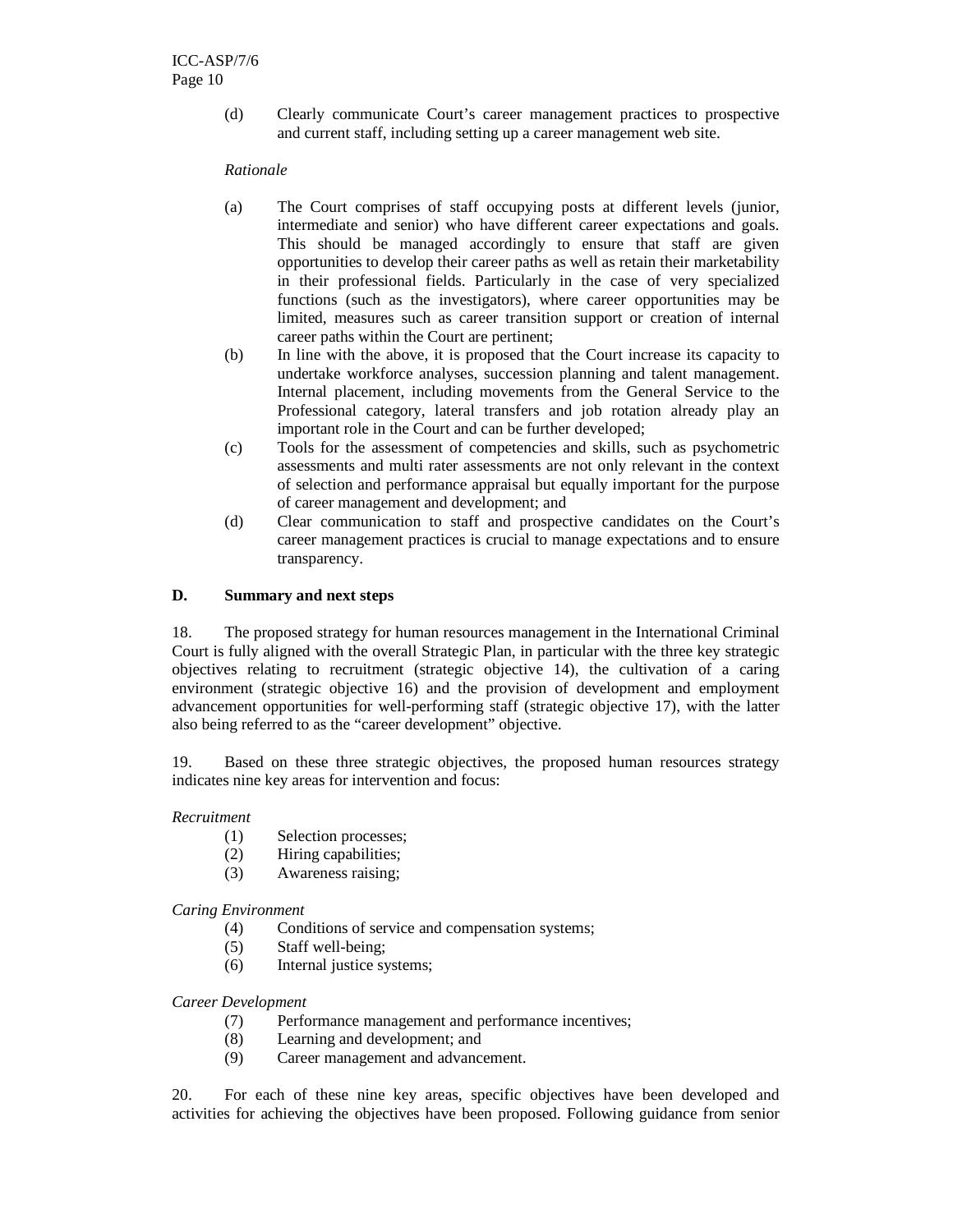management, consultations will commence with stakeholders such as the Staff Representative body to focus on the prioritization of the specific objectives (short-term, medium term and long term), conduct gap analyses and resource feasibility and subsequently implement the relevant objectives.

21. Some of the proposed activities are in progress (such as policy development, career counselling, staff welfare assistance, learning and training) and may need to be enhanced. Others can be implemented quickly and at no or low cost (such as introducing mandatory compliance with the performance appraisal system or the refinement of the Court's competency framework).

22. It is, however, recommended that the potential for speedy implementation of such "low-hanging fruit" and no/low-cost options should not detract attention from the need to also consider those priorities that may require a significant amount of additional time and resources for implementation in the short run. Its human resources are not only the Court's main but also its most critical asset – and the quality, commitment, continuous development and well-being of its human resources, whether at the leadership or support levels, will continue to shape the success of the Court's operations in this second half of its first decade.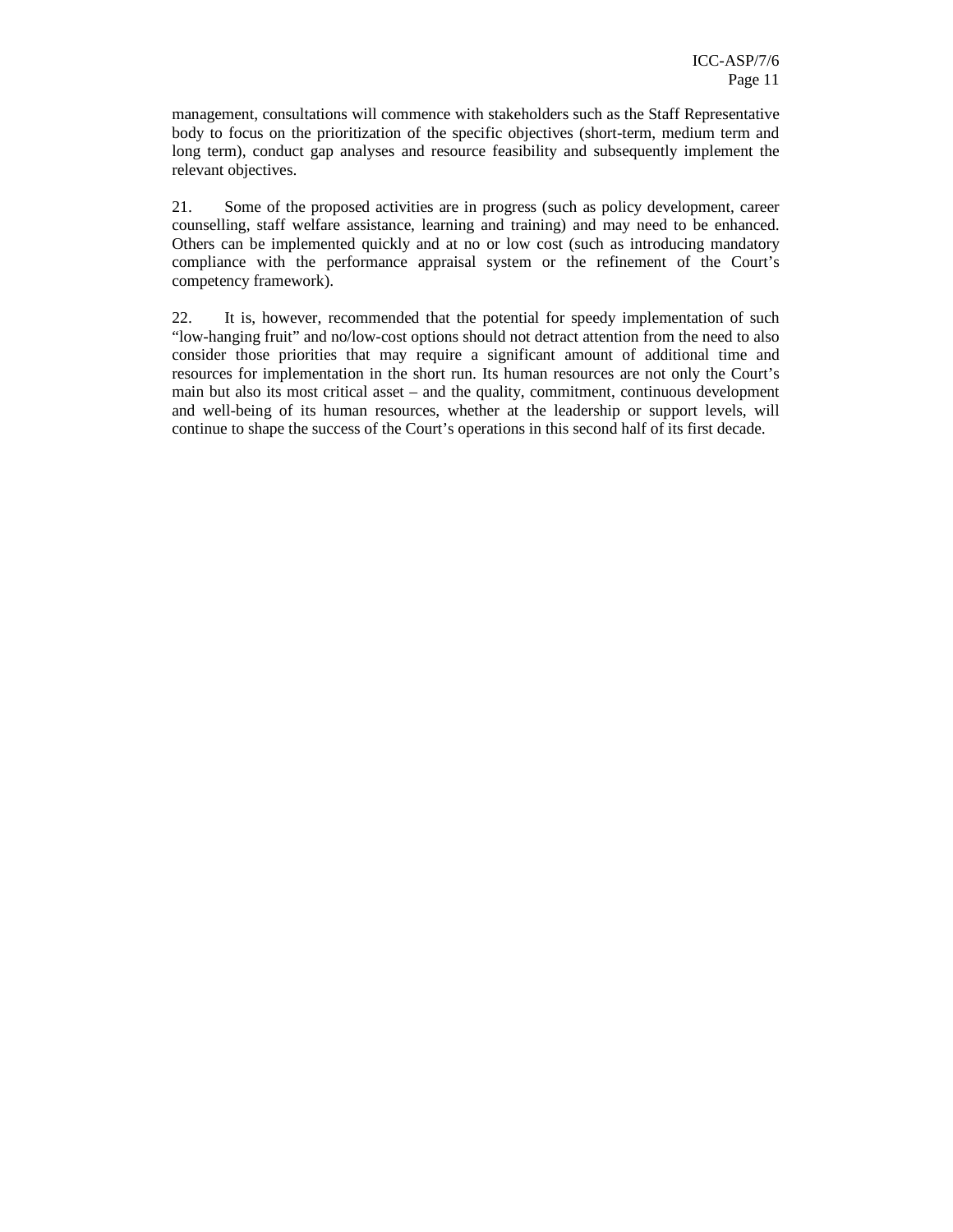# **Annex I**

| Proposal for a human resource management strategy in the Court                                                                                      |                                                                                                                                                                                                                                                                                                                     |  |  |
|-----------------------------------------------------------------------------------------------------------------------------------------------------|---------------------------------------------------------------------------------------------------------------------------------------------------------------------------------------------------------------------------------------------------------------------------------------------------------------------|--|--|
| Human Resource Specific Objective                                                                                                                   | <b>Activities</b>                                                                                                                                                                                                                                                                                                   |  |  |
| 1. Define and apply a systematic, fair and transparent<br>selection process to ensure the highest quality of (external)                             | Review, revise and where necessary develop a coherent set of recruitment policies and systems for<br>their implementation                                                                                                                                                                                           |  |  |
| recruitment and (internal) placement                                                                                                                | Define and apply a systematic competency-based approach to the selection process                                                                                                                                                                                                                                    |  |  |
|                                                                                                                                                     | Improve existing and develop additional communication tools and human resources reporting systems                                                                                                                                                                                                                   |  |  |
| 2. Strengthen the capabilities of staff with hiring                                                                                                 | Increase support to managers with hiring responsibilities                                                                                                                                                                                                                                                           |  |  |
| Responsibilities                                                                                                                                    | Develop a recruitment toolkit                                                                                                                                                                                                                                                                                       |  |  |
| external<br>employment<br>3.<br>Increase<br>of<br>awareness<br>opportunities at the Court                                                           | Develop and implement a strategy to collaborate more closely with member states, NGOs,<br>universities, and other potential partners, including from the commercial sector, to increase awareness<br>of employment opportunities at the Court, including internships. Use of headhunters for specific<br>positions. |  |  |
|                                                                                                                                                     | Participate in job fairs and organize targeted recruitment missions                                                                                                                                                                                                                                                 |  |  |
|                                                                                                                                                     | Publish Court brochure on employment opportunities                                                                                                                                                                                                                                                                  |  |  |
|                                                                                                                                                     | Collaborate with the Court's field offices for networking and scouting purposes                                                                                                                                                                                                                                     |  |  |
| conditions<br>Ensure<br>attractive<br>of<br>service<br>4.<br>and<br>compensation systems for all Court staff at headquarters<br>and field locations | Review alternatives within the common system for remuneration of staff, with a view to identifying<br>models that are most appropriate to the Court's work, with particular emphasis on the Court's<br>compensation systems for internationally-recruited staff serving at field duty stations                      |  |  |
|                                                                                                                                                     | Expand categories of staff to include nationally-recruited Professional staff ("national officers") and<br>internationally-recruited General Service staff ("field service level")                                                                                                                                  |  |  |
|                                                                                                                                                     | Develop and maintain a clearly defined post profile and job evaluation system across the organization<br>to ensure positions are classified and, where appropriate, re-classified, in a timely, fair and transparent<br>manner                                                                                      |  |  |
|                                                                                                                                                     | Review and if necessary revise the Court's social security system                                                                                                                                                                                                                                                   |  |  |
|                                                                                                                                                     | Develop and revise policies and guidelines on relevant service conditions and prepare an information<br>package on conditions of service for potential and current staff. This includes the types and duration of<br>contracts provided by the Court to staff.                                                      |  |  |
| 5. Increase staff well-being by enhancing existing                                                                                                  | Provide staff with adequate support to relocation and integration at their new duty station                                                                                                                                                                                                                         |  |  |
| and developing new support programmes                                                                                                               | Ensure continuous support to spouses/partners and families of staff at headquarters and the field                                                                                                                                                                                                                   |  |  |
|                                                                                                                                                     | Ensure healthy working conditions and encourage work/life balance, including flexible working<br>arrangements where feasible                                                                                                                                                                                        |  |  |
|                                                                                                                                                     | Undertake regular staff ("climate") surveys in order to identify the less tangible areas that may<br>increase individual staff well-being and to initiate suitable follow-up actions                                                                                                                                |  |  |
|                                                                                                                                                     |                                                                                                                                                                                                                                                                                                                     |  |  |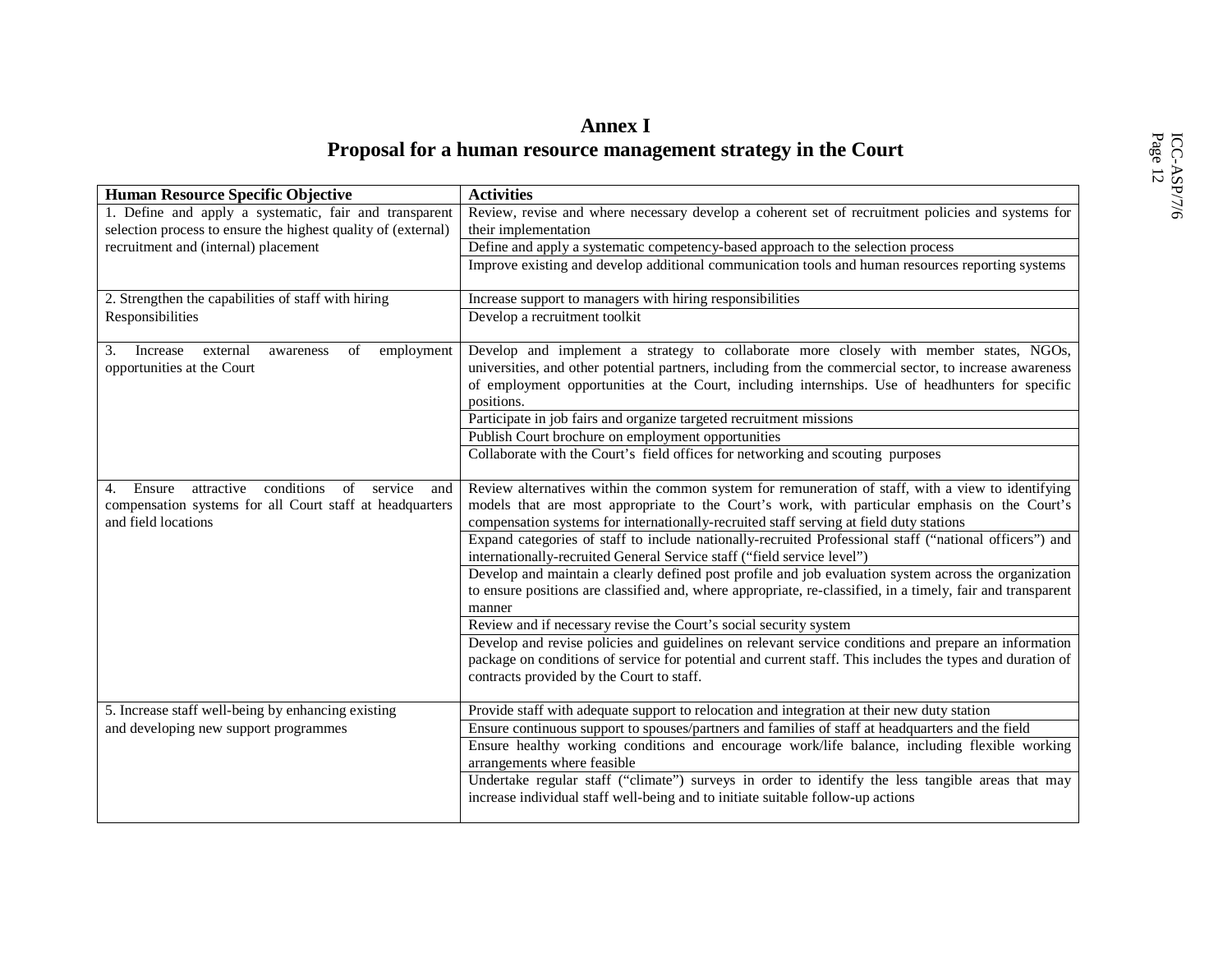| <b>Human Resource Specific Objective</b>                                                                     | <b>Activities</b>                                                                                                                                               |
|--------------------------------------------------------------------------------------------------------------|-----------------------------------------------------------------------------------------------------------------------------------------------------------------|
| 6. Enhance and develop further the administration of a                                                       | Develop and implement an integrated policy for managing conflicts/disagreements at the formal and                                                               |
| comprehensive, accessible, transparent, fair and                                                             | informal levels, including mechanisms for reporting on perceived injustice                                                                                      |
| reasonable internal justice system                                                                           | Explore the possibility of creating an Ombudsman position                                                                                                       |
|                                                                                                              | Establish (internal and/or external) counselling capacity to advise on internal justice matters                                                                 |
|                                                                                                              | Train internal focal points for informal mediation                                                                                                              |
| Institutionalize a well-functioning performance<br>7.<br>management system                                   | Develop post and competency profiles that describe the outputs, outcomes, relationships and<br>behaviours required for each post                                |
|                                                                                                              | Review and if necessary revise the current Performance Appraisal system, also with a view to<br>incorporating multi-rater feedback systems                      |
|                                                                                                              | As part of the revised performance appraisal system, identify and record career objectives (link with<br>learning and training and career advancement)          |
|                                                                                                              | Explore possibilities for linking pay to performance, with or without broadbanding (merging) the                                                                |
|                                                                                                              | current grades, and for developing various systems for rewards and sanctions, accelerated annual step                                                           |
|                                                                                                              | increases, merit promotion and the more rigorous use of the probationary period for new staff.                                                                  |
| Provide learning and training opportunities that<br>8.<br>contribute to the achievement of the Court's goals | Identify the learning and development needs of staff by analyzing the gaps between desired and actual<br>capabilities                                           |
| and address individual development needs                                                                     | Develop learning programmes that address identified gaps and are aligned to organizational priorities,<br>including a revised induction programme for new staff |
|                                                                                                              | Improve the Court's ability to measure the impact that learning programmes have on individual as<br>well as on organizational performance                       |
|                                                                                                              | Improve leadership and management practices through leadership development and executive<br>coaching programmes                                                 |
|                                                                                                              | Review and if possible increase the Court's ability to invest in the learning and development of its<br>human resources                                         |
| 9. Develop and implement approaches and systems for                                                          | Develop and pursue strategic approaches to succession planning and talent management                                                                            |
| career management and advancement of staff                                                                   | Provide staff with career counselling, including temporary and permanent career transition support                                                              |
|                                                                                                              | Develop and maintain a culturally sensitive assessment process for prospective and current talent pool<br>for selection and development purposes                |
|                                                                                                              | Clearly communicate the Court's career management practices to prospective and current staff                                                                    |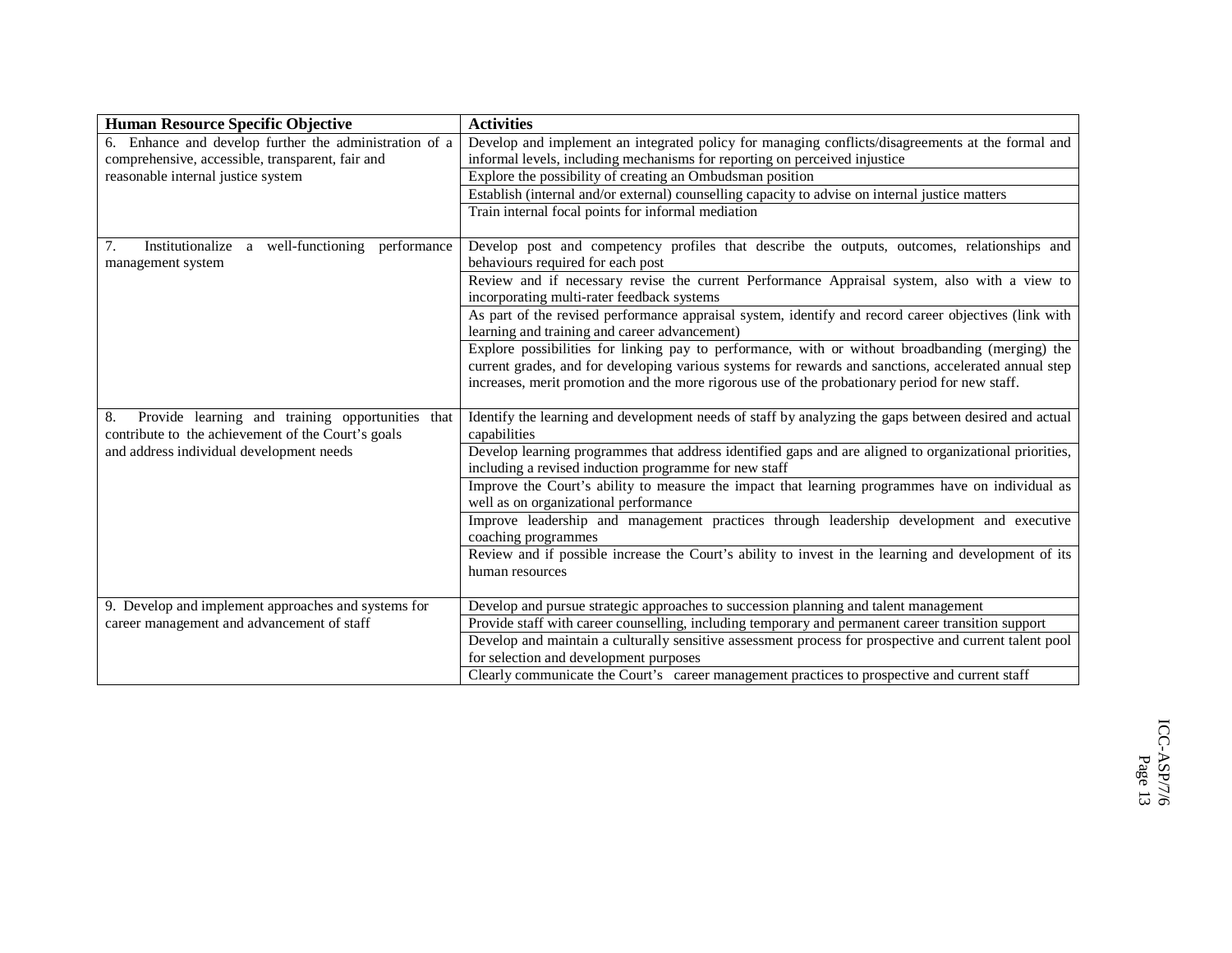# **Annex II**

# **Mission Subsistence Allowance and Special Operations Living Allowance – two ways to compensate field staff**

# **I. Introduction**

-

1. Internationally-recruited professional staff working at field offices of the International Criminal Court, are currently compensated on the basis of the mission subsistence allowance (MSA) approach. This approach is also used by the United Nations (Secretariat) for its peacekeeping operations personnel. Most other common system organizations are applying the special operations living allowance (SOLA) approach for staff working in non-family duty stations. The following provides a short description of both approaches and its relevance to Court staff currently serving at field locations.

# **II. Mission subsistence allowance – the peacekeeping approach**

2. The mission subsistence allowance approach is used for United Nations personnel serving in special peacekeeping, peacebuilding and political missions and operations. All of these missions are considered non-family duty stations, i.e. a staff member assigned to such a mission is not allowed to be accompanied by spouse/partner, children and secondary  $dependent<sup>1</sup>$ 

3. The mission subsistence allowance approach was based on the concept that special peacekeeping missions were established on very short notice and were planned and budgeted for short intervals, which does not make it cost-effective to install staff in a new duty station and to grant them the entitlements of a regular assignment. Installation in this context means that staff are paid assignment grant and are provided with a relocation entitlement to pay for the full or partial shipment of household goods to and from the new duty station, or, alternatively, a lump sum relocation grant. Entitlements of a regular assignment imply post adjustment, hardship and mobility allowance and rental subsidy, the latter two depending on eligibility.

4. There are two types of mission appointments: those that appoint staff exclusively for mission service (nowadays the majority of mission staff) and those temporarily assigned to a special mission from another established duty station. In the case of staff appointed exclusively for mission service, the mission subsistence is paid in lieu of post adjustment, mobility and hardship allowance and assignment grant. Staff members temporarily assigned to a special mission from another established duty station continue to receive the entitlements of their parent duty station, while receiving the mission subsistence allowance for the mission location.

5. Mission subsistence allowance rates are determined on the basis of long-term accommodation, food and miscellaneous expenses at the duty station. To set the allowance rates, field surveys are conducted by compensation specialists of the United Nations. A detailed assessment is prepared of costs incurred by staff due to their assignment or appointment to a special mission. Under miscellaneous expenses, account is taken of expenditures deemed necessary to maintain reasonable living conditions in the mission area.

<sup>&</sup>lt;sup>1</sup> It should be noted that there are also five established (i.e. non-special) peacekeeping missions which are family duty stations. Staff members assigned to these established missions are treated like any other common system staff in an established office, i.e., they receive all regular entitlements and their families can stay with them.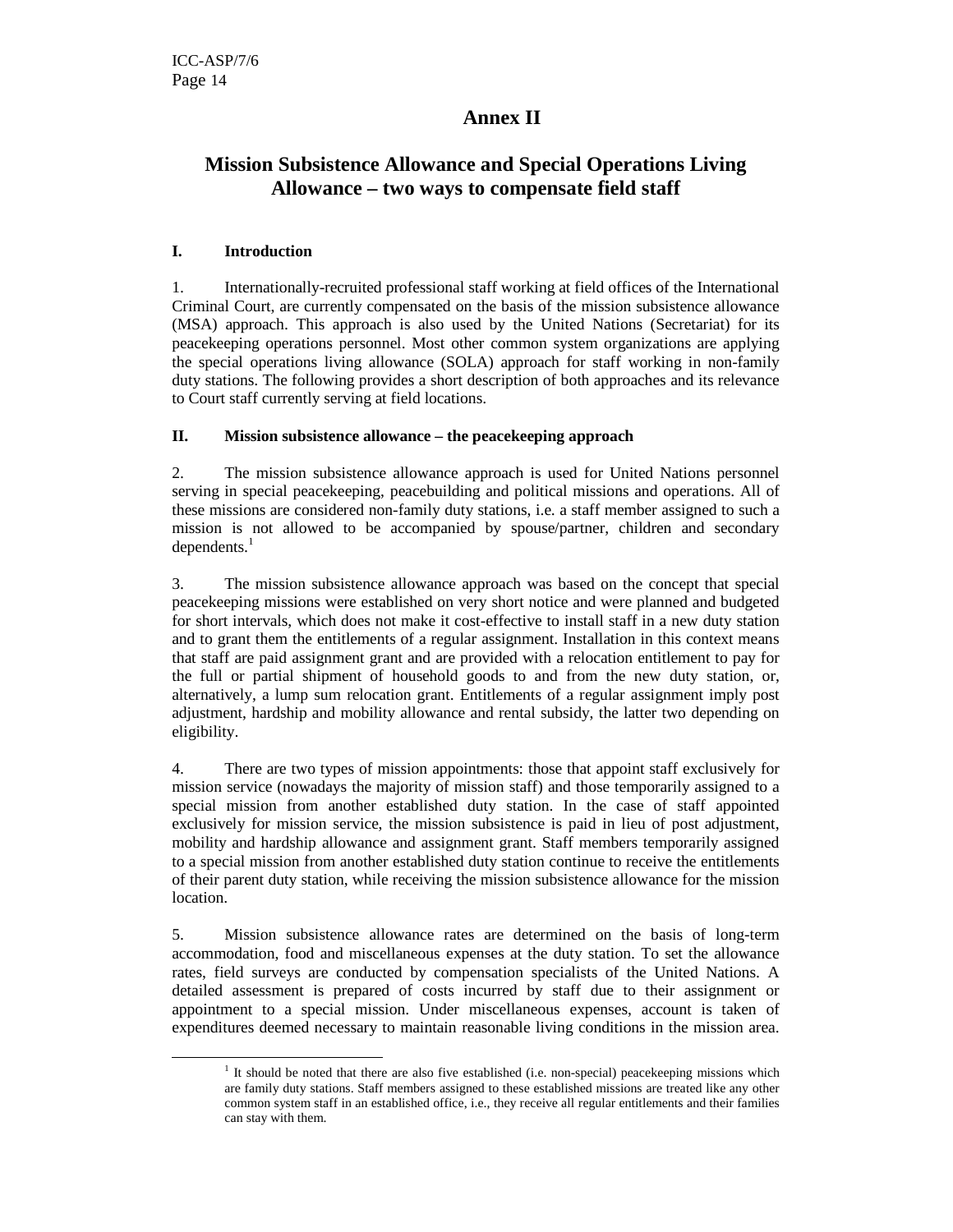These costs typically include incidentals (e.g. telephone calls), and initial necessary purchases, such as heaters, generators or other equipment. Attention is given to the indirect costs that may arise from non-existent, destroyed or interrupted utilities, as well as other additional long-term costs that accumulate based on the lack of essential facilities, commodities, goods, services and infrastructure. The daily subsistence allowance (DSA), by contrast, is geared towards business travelers of the United Nations and is based on commercial accommodation and food provisions in a non-crisis environment.

6. The disadvantage of the mission subsistence allowance approach became apparent when it turned out that many special missions were not as temporary in nature as originally assumed and that staff serving at a mission would therefore often spend several years – rather than six months, which is the current usual contract duration  $-$  at the duty station. While a short assignment at a non-family duty station may be acceptable to a staff member with a family, long-term assignments create considerable difficulties when they imply a wide geographical separation of families, compounded by possible legal difficulties with regard to residence status in the country where the family resides. A proposal to discontinue the mission subsistence allowance approach in favour of another approach used by other organizations of the common system is therefore under consideration.

# **III. Special operations approach**

7. The special operations approach is used by many United Nations common system organizations operating at non-family duty stations. It seeks to encourage and facilitate the assignment of experienced and qualified staff to non-family duty stations. A special operations living allowance is paid in addition to the regular entitlements due to the requirements to maintain two households. This arrangement enables the organizations involved to attract and retain a greater number of high-performing and experienced staff to work in difficult and unsafe duty stations.

8. The special operations approach was developed to respond to organizations' needs to post staff in a growing number of non-family duty stations. Increasing difficulties encountered in attracting staff to move to such duty stations made it an operational imperative for the field-oriented organizations to address this problem. The traditional approach to assigning a staff member to a non-family duty station did not include an organizational responsibility to help ensure that a staff member's family was looked after. This posed particular difficulties when a staff member's family lost the legal right of residence in the previous duty station. Family members were left with no option but to return to a place where they could legally reside and work, which was usually the place of nationality of the staff member or the spouse. The consequence was a wide geographical separation of families, and an increased disincentive for staff mobility to the very locations where staff's talents were most needed.

9. As a result, the field-oriented organizations have changed their approach to posting staff to non-family duty stations: rather than assigning a staff member to a non-family location where he/she will serve, they assign the staff member to a nearby duty station with an adequate family infrastructure in terms of schooling, medial, communications and supply facilities. The family can then be fully installed in this location, called the administrative place of assignment (APA). In some instances, the staff member's family can also be installed at the place of home leave or the previous duty station, if that is legally possible. The location-specific benefits and entitlements of the staff member (such as post adjustment) are based on this administrative place of assignment location, with the exception of home leave and family leave. The administrative place of assignment also serves as a base for the staff member to travel to occasionally for rest and recuperation. In addition, a staff member on this approach receives a subsistence allowance that is currently based either on daily mission subsistence allowance, where it exists, or on the daily subsistence allowance.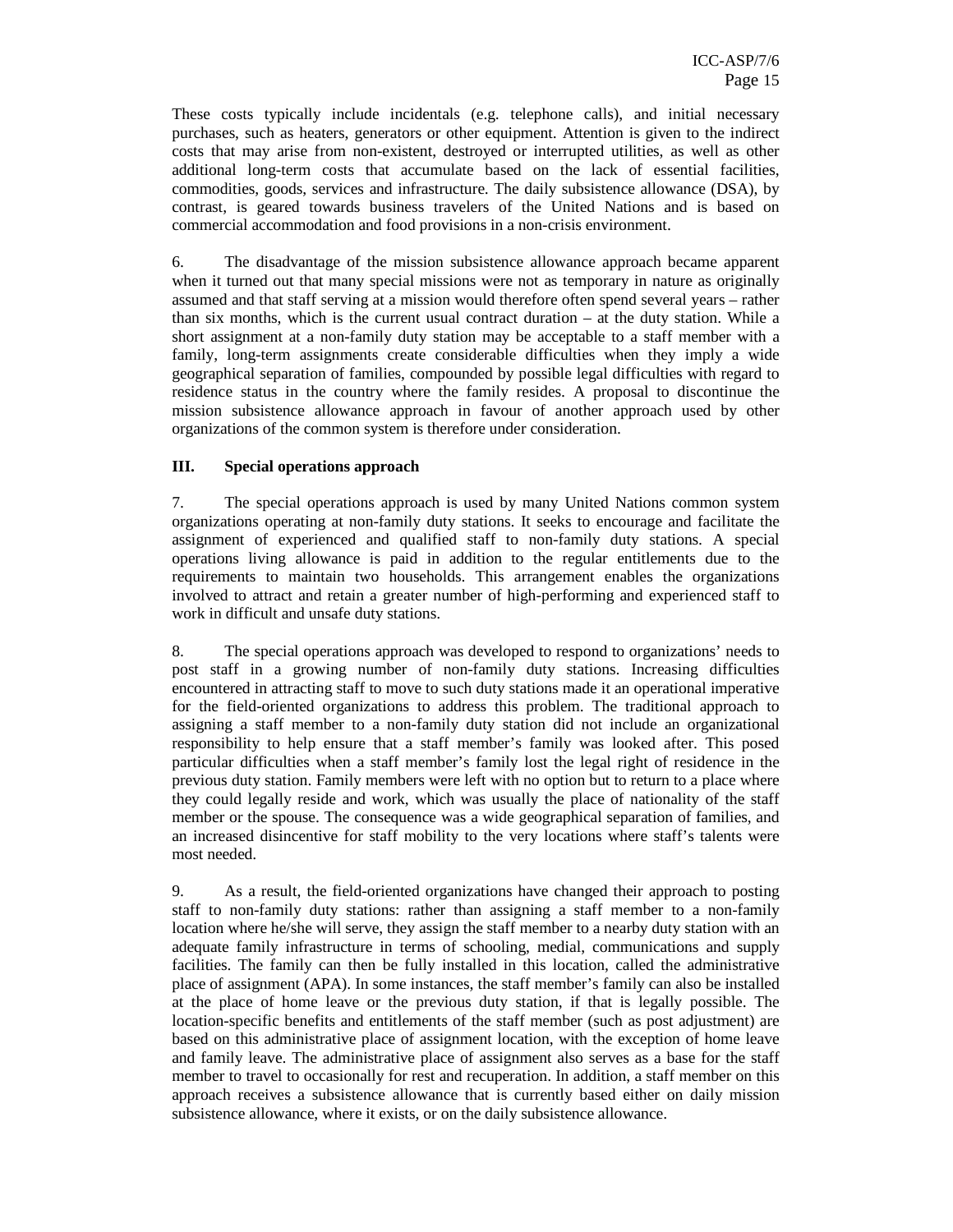# **IV. The approach of the International Criminal Court**

10. When the Court established its first field offices, it was assumed that they would be rather temporary in nature. Therefore, it was decided that internationally-recruited professional-level staff serving at the Court's field locations would be compensated according to the mission subsistence allowance approach for United Nations peacekeeping special missions. The model used is that of staff appointed exclusively for service at special mission. Staff assigned to the Court's field offices therefore receive the net base salary plus a daily mission subsistence allowance and no installation benefits. No provision is made for the installation of families at a nearby family duty station.

11. Like the special missions of the United Nations peacekeeping operations, the Court's field operations in Uganda, the Democratic Republic of the Congo, Chad and the Central African Republic are no longer necessarily of a temporary nature. Considerations regarding the Court's ability to attract and retain the needed highly qualified staff to serve at the Court's field locations are timely and important. The proposed Human Resources Strategy therefore includes a suggestion to review the current compensation model for staff serving at field locations.